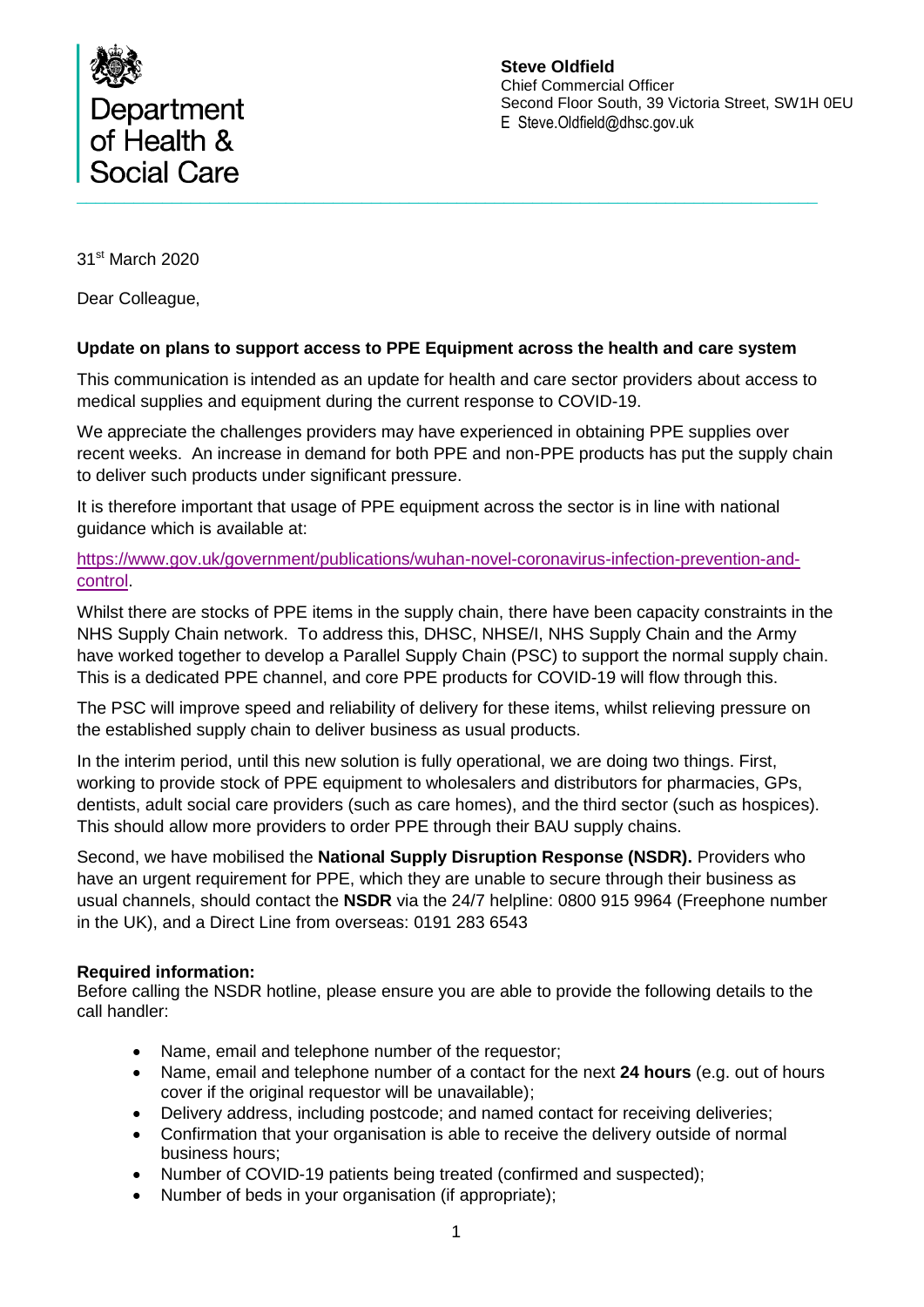- How long your current PPE stock provides cover for (e.g. < 24 hours; 1-2 days, or more than 2 days);
- Which products you are requesting and in what quantity

Additionally, providers may need to consider contacting their relevant regional EPRR lead to flag urgent issues which may lead to a disruption to services.

Given the possibility of ongoing localised disruption in the short-term, providers are advised to also make contact with their local health and care sector partner organisations to explore options for mutual aid, via local redistribution of supplies to priority local services.

# **FAQs**

## **When should I contact the NSDR?**

You should only contact NSDR if you have followed business as usual processes to access PPE stock (such as ordering from NHS Supply Chain, or your usual wholesaler or distributor) and are still unable to acquire PPE stock. Please see above for the required information you will need to have before contacting NSDR.

The NSDR is focussed on fulfilment of emergency orders, e.g. orders required in less than 72 hours. We do not have access to the full lines of stock held at other large wholesalers or distributors; but we are able to mobilise small priority orders quickly.

## **I am an NHS Supply Chain customer, but they are out of stock can NSDR help?**

The NSDR has access to some pre-packed kits, similar to those delivered in the Government 'push' deliveries. At a minimum an NSDR kit will contain 100 Type IIR facemasks; 100 aprons and 100 pairs of gloves. Additional items can be requested (e.g. goggles) and if we have stock of these they can be included in your delivery.

The delivery will be shipped with whatever products can be fulfilled (e.g. partial fulfilment). The delivery will not be delayed waiting for any additional items to be in stock. Once a delivery has been shipped your order will be closed; if you still require additional items you should raise a new case through the NSDR.

#### **I have contacted the NSDR hotline but they cannot tell me when my package will be shipped.**

The NSDR contains a number of functions and the contact centre is the 'front end' customer facing function. A call handler will capture details of requests on our system which will support triage of the case based on the information provided. These cases are then picked up by a case management team with knowledge of the health and care sector. This team reviews cases; follows up with requestors for any additional information required and will check requests against available NSDR stock then arrange for a package to be delivered.

Our express freight service then pick, pack and deliver the emergency package. These processes have been stood up at short notice and are not supported by sophisticated warehousing and delivery tracking software. As a result call handlers do not have visibility of the other steps in this process, or live delivery tracking information.

#### **I contacted NSDR and received a package but it didn't contain everything I needed**

The NSDR is focussed on fulfilment of urgent orders. The delivery will be shipped with whatever products can be fulfilled (e.g. partial fulfilment) at the time of picking. The delivery will not be delayed waiting for any additional items to be in stock. Once a delivery has been shipped your order will be closed; if you still require additional items you should raise a new case through the NSDR; if you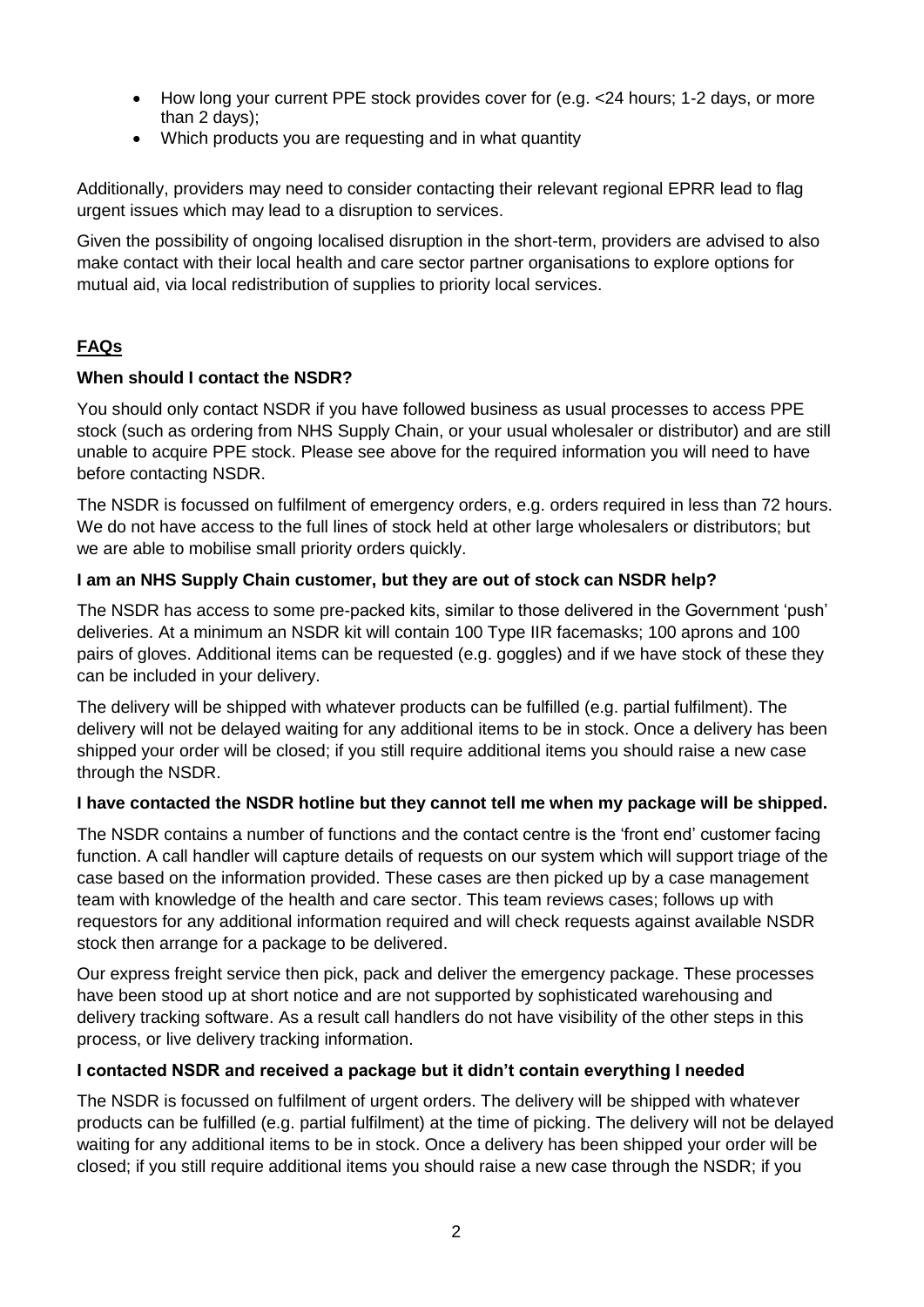received a case reference number for your previous case please provide these details to your call handler.

We are unable to keep track of items which we have not been able to fulfil against emergency orders, because we do not have a robust digital system in place to manage partial orders and to manage subsequent fulfilment and delivery. In parallel to any requests to NSDR providers should be trying to meet their needs through business as usual supply channels.

## **I contacted the NSDR before but haven't received any delivery**.

At present we are receiving a very high volume of cases and are working as quickly as possible to resolve priority cases first. We are working in parallel to improve our systems so that we have better management information on cases that will ensure we are able to respond efficiently.

A number of cases logged with NSDR have not included clear indications of what stock is required, or attempts have been made to contact the requestor have been unsuccessful. Once details of cases raised are recorded they are sent to a case management team which reviews and instructs an express freight service. Call handlers do not have visibility of delivery schedules and cannot answer queries about future deliveries.

#### **I contacted NSDR and the call handler said there is no PPE stock/ I need to order my own PPE stock through distributors**

As the role of NSDR has flexed to respond to the rapidly evolving supply chain, the advice issued to call handlers has changed. At the time of the Government 'push' deliveries, the handling advice was that providers needed to order their own stock through BAU. Given that Government intervention is still required to support the supply chain during this time of peak demand, the latest lines call handlers should be using have been updated.

If you do receive advice to order stock through business as usual, which you have followed and have been unsuccessful with, please ask your call handler to check your case details and complete an NSDR PPE Supply Disruption form for you. The call handler will then process this information and generate a case in our internal system.

#### **I have placed a BAU order for more PPE stock but it will not arrive for 5 days and I will run out of stock in three days, should I contact NSDR.**

Yes, you should contact NSDR with all required information indicated above to arrange enough stock to cover the 2 day anticipated gap in stock cover.

#### **I don't usually require PPE; what distributor should I be contacting to place business as usual orders?**

| <b>Organisation</b>                       | <b>Healthcare Sector</b>     |
|-------------------------------------------|------------------------------|
| <b>Alliance / NWOP</b>                    | <b>Pharmacy</b>              |
| 0330 100 0448                             |                              |
| Customerservice@alliance-healthcare.co.uk |                              |
| <b>Phoenix</b>                            | <b>Pharmacy / GP Surgery</b> |
| <b>Mckesson / AAH Pharma</b>              | <b>Pharmacy</b>              |
| 0344 561 8899                             |                              |
| Register at aah.co.uk                     |                              |
| <b>Williams Medical Supplies</b>          | <b>GP Surgery</b>            |
| 01685 846 666                             |                              |
| sales@wms.co.uk                           |                              |
| <b>HenrySchein</b>                        | <b>Dentist</b>               |
| 0800 023 2558                             |                              |
| sales@henryschein.co.uk *                 |                              |
| <b>DD Group</b>                           | <b>Dentist</b>               |
| 0800 585 586                              |                              |